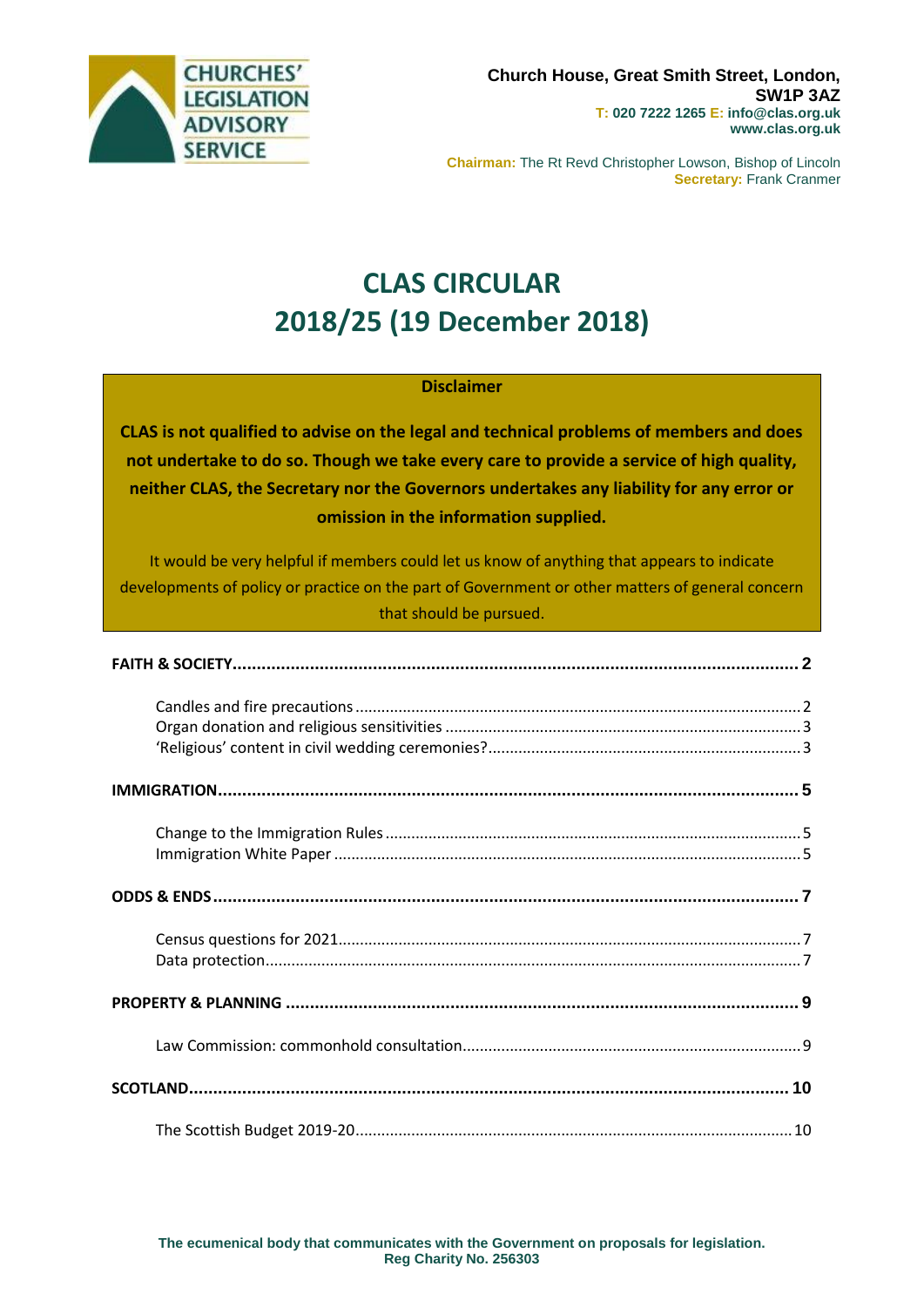### <span id="page-1-0"></span>**FAITH & SOCIETY**

### <span id="page-1-1"></span>**Candles and fire precautions**

**For action**

It's that time of year again – and probably worth a reminder about the advice from Ecclesiastical Insurance, published in June 2018, about the safe us of [candles.](https://www.ecclesiastical.com/risk-management/safe-use-of-candles/)

For services with large numbers, Ecclesiastical recommends appointing a team of stewards, each with specific duties in accordance with a list of written procedures. A steward should be appointed to each door and should ensure that it opens easily before the service starts. Similarly, responsibility for fire extinguishers should be given to specific stewards who know how to use them.

In brief:

- Good quality slow-burning candles are best: cheap candles burn down quickly and the flame may soon get dangerously close to foliage or decorations.
- Great care needs to be taken where the congregation is given candles to hold; apart from the risk of igniting service sheets etc, molten wax can cause damage to clothing and is very hot. Purpose-made candles are available and should be used with proper slide-on card drip trays.
- Where children are involved even greater care is necessary: to avoid the risk of clothing and hair being set alight, they should be properly supervised and should not stand too close together.
- Keep candles well clear of all combustible materials including flammable decorations, foliage and electrical equipment. Ideally, put them in metal holders on non-combustible surfaces – and never place them directly on Christmas trees.
- Every church should have at least two extinguishers of the appropriate type, they should be examined and serviced at regular intervals and the stewards must know where the extinguishers are *and how to use them*.
- Have at least one fire blanket available.
- To ensure adequate means of escape, all doors must be unlocked before the service and capable of being opened quickly. A steward should be located at each door and at least one person should be given the task of calling the Fire Brigade in an emergency.
- The person leading the service should be aware of the fire risk and, in an emergency, be ready to ask everyone to leave in an orderly fashion following the directions of the stewards.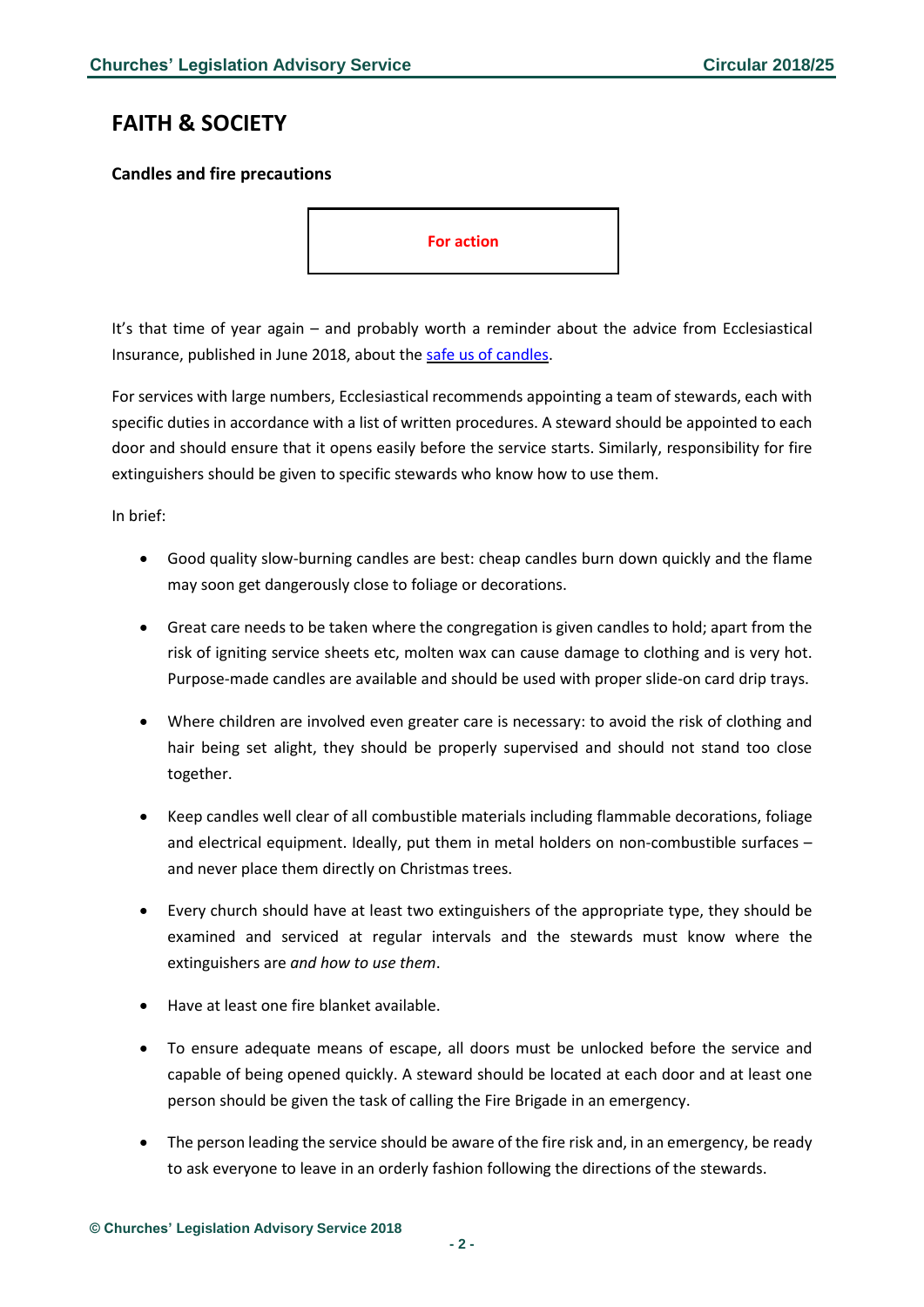- For large services, a trained first-aider with first aid equipment should be available.
- Candles must never be left burning when there is no responsible person left in the church: always check that all candles are extinguished before locking up.

[Source: Ecclesiastical Insurance – 28 June]

#### <span id="page-2-0"></span>**Organ donation and religious sensitivities**



The BBC [reports](https://www.bbc.co.uk/news/health-46538926) that people who join the NHS's UK organ donation register are to be asked if they want their religious beliefs to be considered in the donation process. Research has found that religious and cultural beliefs are the main barrier to organ donations by people from black and Asian backgrounds and it is hoped that the measure will provide reassurance that donation can take place in line with their faith or beliefs and increase the low proportion of BAME donors.

[Source: BBC – 13 December]

#### <span id="page-2-1"></span>**'Religious' content in civil wedding ceremonies?**



Professor Rebecca Probert, of Exeter University, and Dr Stephanie Pywell, of the Open University, have published the findings of their recently research on what may and may not be included in a civil wedding ceremony – but sometimes is…

The [Marriage](https://www.legislation.gov.uk/ukpga/Geo6/12-13-14/76/contents) Act 1949 simply prohibits any 'religious service' being used in a civil marriage ceremony (ss 45(2) and 46B(4)). But in 1995 – just after the option of having a civil marriage on approved premises was introduced – new regulations provided that anything included in a civil marriage ceremony 'must be secular in nature' (see The Marriages (Approved Premises) [Regulations](https://www.legislation.gov.uk/uksi/1995/510/contents/made) 1995, SI 1995/510, Sch 2, para 11). This was soon recognized as being overly restrictive, so in 2005 new regulations specified instead that any additional material 'shall not be religious in nature' (see [The](https://www.legislation.gov.uk/uksi/2005/3168/contents/made) Marriages and Civil [Partnerships\(Approved](https://www.legislation.gov.uk/uksi/2005/3168/contents/made) Premises) Regulations 2005, SI 2005/3168, Sch 2, para 11).

In order to find out what couples wished to include – and what they would be permitted to include – in civil wedding ceremonies, they carried out two surveys: of couples who had recently married, or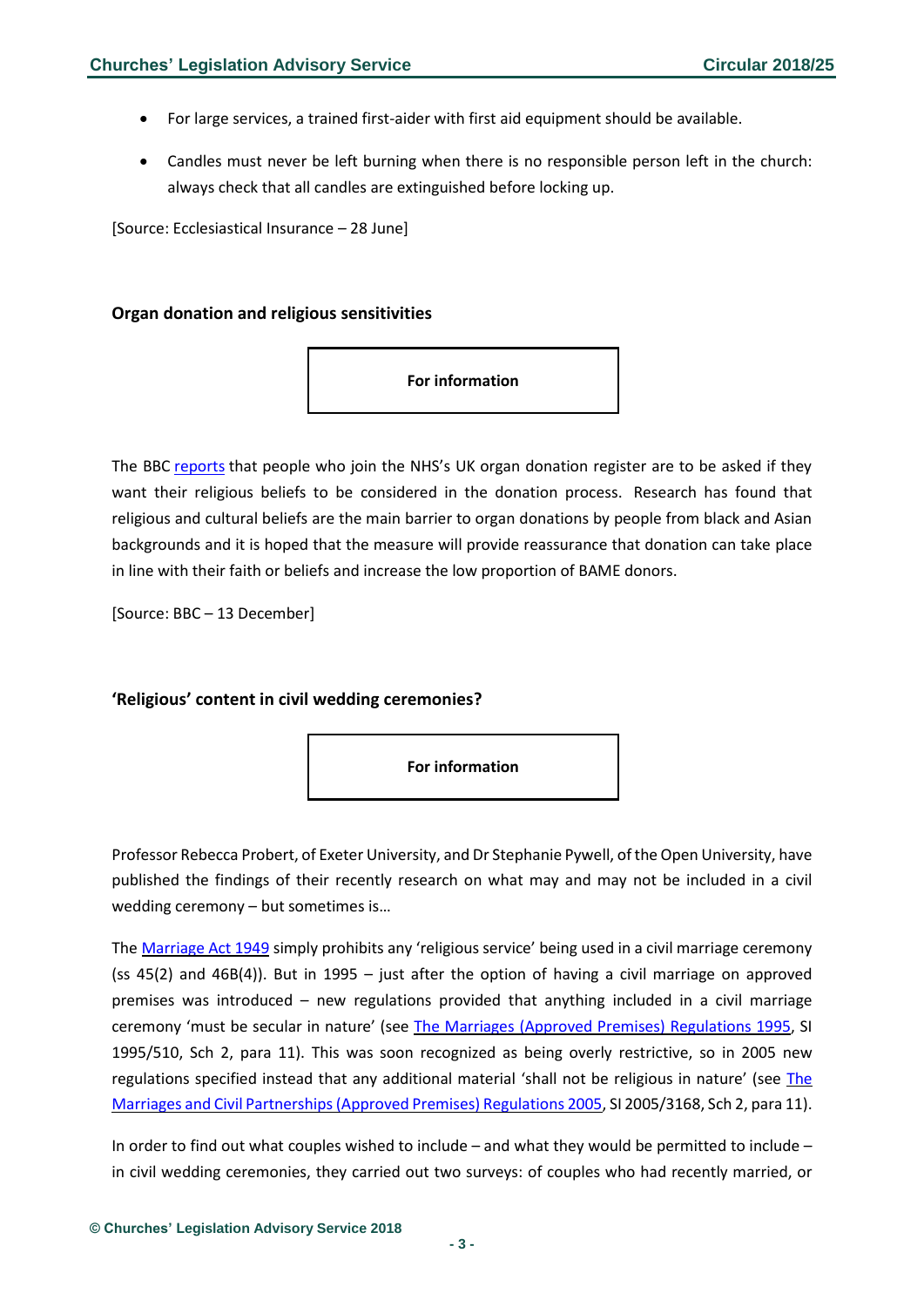were planning to marry, in a civil ceremony in England and of registration officers (ROs) who conduct civil marriage ceremonies in England's 153 registration districts. In the second – which is much the more interesting from a CLAS perspective – they asked ROs for their instinctive responses about whether they would permit certain vows and rituals. The law leaves individual ROs to determine what is permissible in the civil ceremonies that they conduct, and the responses revealed that there is a significant variation in practice.

Nearly 80 per cent of respondents said that they would not permit ceremonies to include vows that were religious in nature but, when they were offered a range of vows from various religious traditions, it became apparent that the only vow that is immediately recognised as 'religious' is the one from the Anglican *Book of Common Prayer* ('to have and to hold, to love and to cherish …') – which would not have been permitted by 75 per cent of respondents. By contrast, the words in *Common Worship* ('all that I am I give to you, and all that I have I share with you…') would have been permitted by nearly 90 per cent. Similarly, vows from other religions were not recognised and are, therefore, usually permitted unless deemed inappropriate for some other reason. 93 per cent of respondents were willing to allow a vow taken from a Hindu marriage service, though only 79 per cent of respondents were willing to allow words taken from the marriage vows of the Baha'i faith.

*Rituals* (as opposed to prayers) from various religions were more widely recognised than prayers and would not generally have been permitted. The majority of respondents would not have permitted the Jewish custom of the groom breaking a glass by stamping on it or the Hindu ritual of the father of the bride washing her future spouse's feet. In both cases, however, a number of ROs based their refusal on health and safety factors or practical considerations.

The authors' conclusion is that most ROs take their role very seriously and are keen to accommodate couples' wishes wherever possible; however, confusion and inconsistencies are arising because – understandably – ROs cannot be expert in the marriage traditions of all religions. They suggest that, at the very least, more comprehensive guidance is needed. But, further than that, they wonder if it may be time to rethink the current stark distinction between civil and religious marriages. No RO should be expected to conduct a religious service; but permitting ROs merely to observe couples saying religious words or participating in religious rituals would mirror what ROs can already do when they attend places of worship to register religious marriages.

Perhaps this is an issue that might figure in the forthcoming Law Commission project on wedding law in England and Wales. The full conclusions are published in S Pywell and R Probert, 'Neither sacred nor profane: the permitted content of civil marriage ceremonies' [2018] *Child and Family Law Quarterly* 415.

[Source: Rebecca Probert and Stephanie Pywell – 10 December]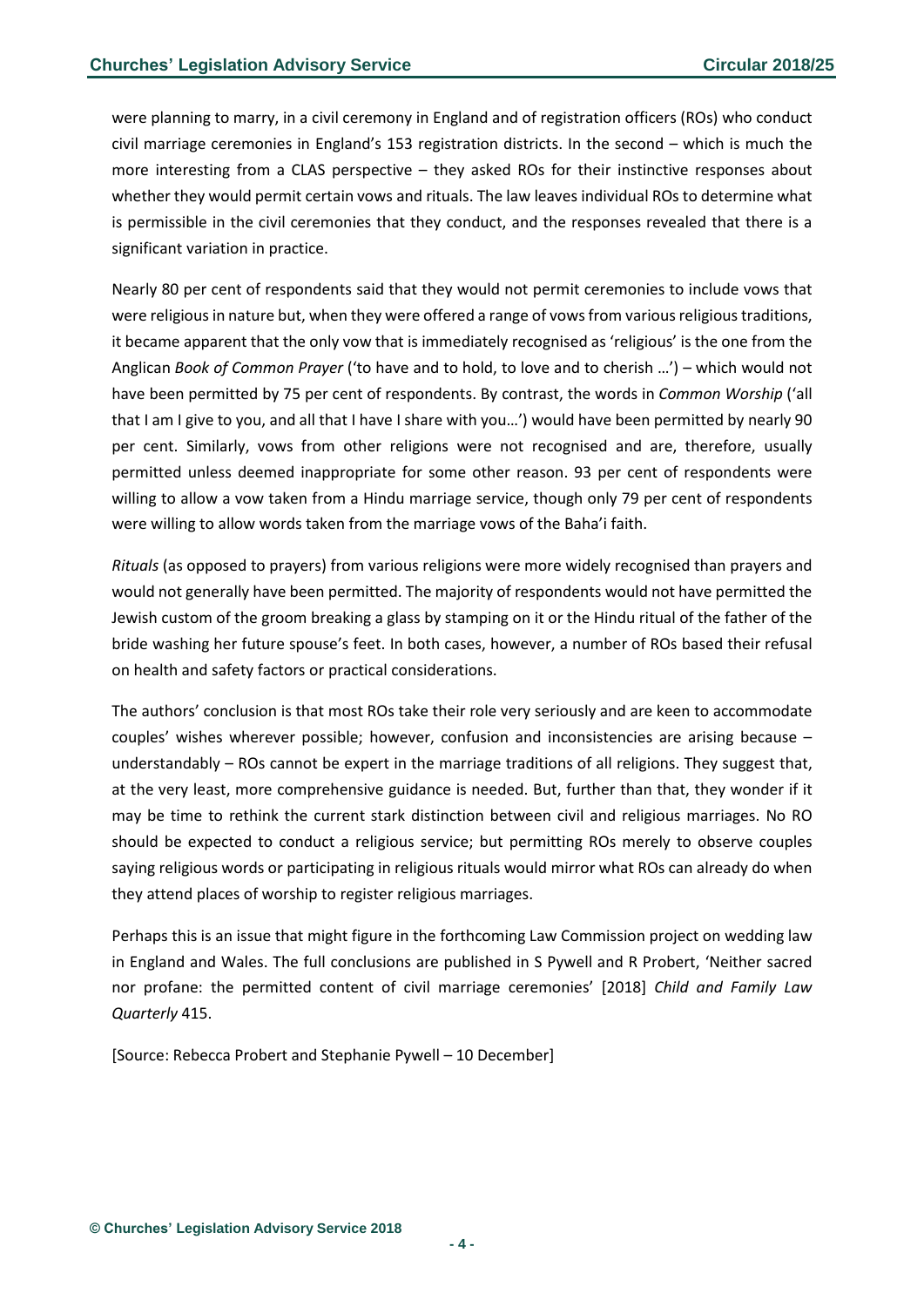### <span id="page-4-0"></span>**IMMIGRATION**

<span id="page-4-1"></span>**Change to the Immigration Rules** 

**For information and possibly for action**

The Government has published a new [statement of changes in the Immigration Rules \(HC1779\)](https://dmtrk.net/1Y95-6184F-EQ22GV-3ERNPD-1/c.aspx) which confirms that a 12-month cooling off period will be introduced for Tier 5 (temporary worker) religious and charity workers with effect from **10 January 2019**.

If an application has been made for entry clearance or leave to enter or remain before 10 January 2019, the application will be decided in accordance with the Immigration Rules in force on 9 January 2019. This means that the individuals will need to spend a minimum of 12 months outside the UK before returning in either category.

[Source: House of Commons – 11 December: *with thanks to Bates, Wells, Braithwaite*]

#### <span id="page-4-2"></span>**Immigration White Paper**

**For information**

The Home Secretary has announced plans for a new single, skills-based immigration system which marks the end of free movement within the EU. The new immigration system will introduce a new route for skilled workers, with the intention that net migration will be reduced to sustainable levels.

In line with the recommendations made by the Migration Advisory Committee (MAC), the proposals in the White Paper, *[Future skills-based immigration system](https://www.gov.uk/government/publications/the-uks-future-skills-based-immigration-system/future-skills-based-immigration-system-executive-summary)*, will:

- remove the annual cap on the number of work visas issued;
- widen the skills threshold to include people with qualifications equivalent of A levels; and
- end the requirements for labour market tests by employers wanting to sponsor a worker.

As to EU citizens, in summary:

• EU citizens who have been living in the UK continuously for five years will be eligible for settled status in UK law.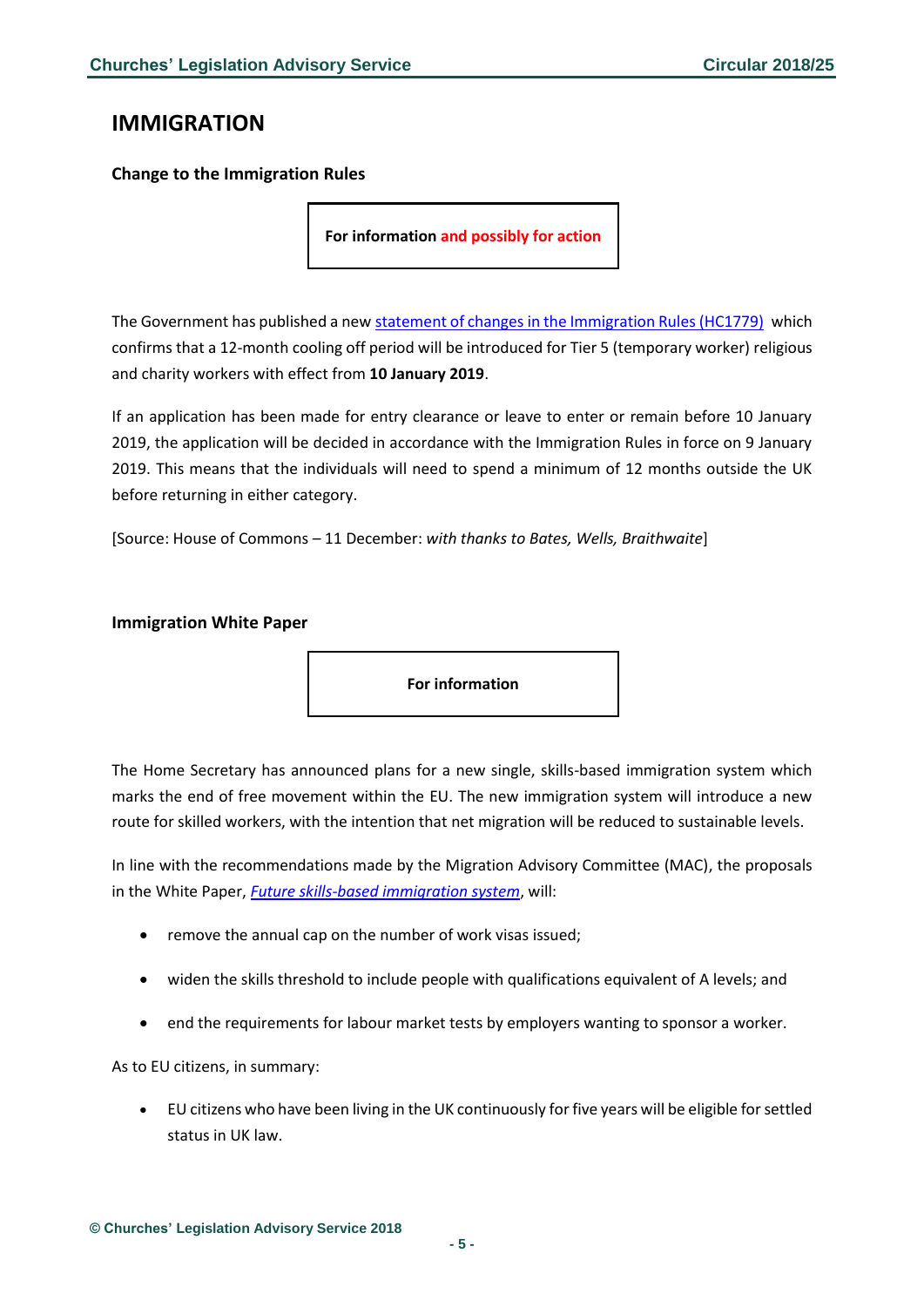- EU citizens who arrived before the end of the Implementation Period, but who have not been here for five years, will be eligible for pre-settled status, enabling them to stay until they have accumulated five years, after which they may apply for settled status.
- The Withdrawal Agreement will also allow close family members who live in a different country to join an EU citizen at any time in the future under current rules, if the relationship existed before the end of the Implementation Period.
- EU citizens protected by the agreement will continue to be able to work, study and establish a business in the UK as now.
- EU citizens with settled status or pre-settled status to stay may access healthcare, pensions and other benefits and services in the UK, as they do currently.
- Frontier workers (EU citizens who reside in one state, and work in the UK) will continue to be able to enter the UK to work under current rules, if they started this work before the end of the Implementation Period.

The Common Travel Area (CTA) and associated rights between the UK, Ireland and the Crown Dependencies will be unaffected by the UK's exit from the EU. Irish and British citizens will continue to enjoy the freedom to travel within the CTA without the need for immigration controls or residence/work permits. Irish citizens do not need to obtain settled status in the UK.

[Source: HM Government – 19 December]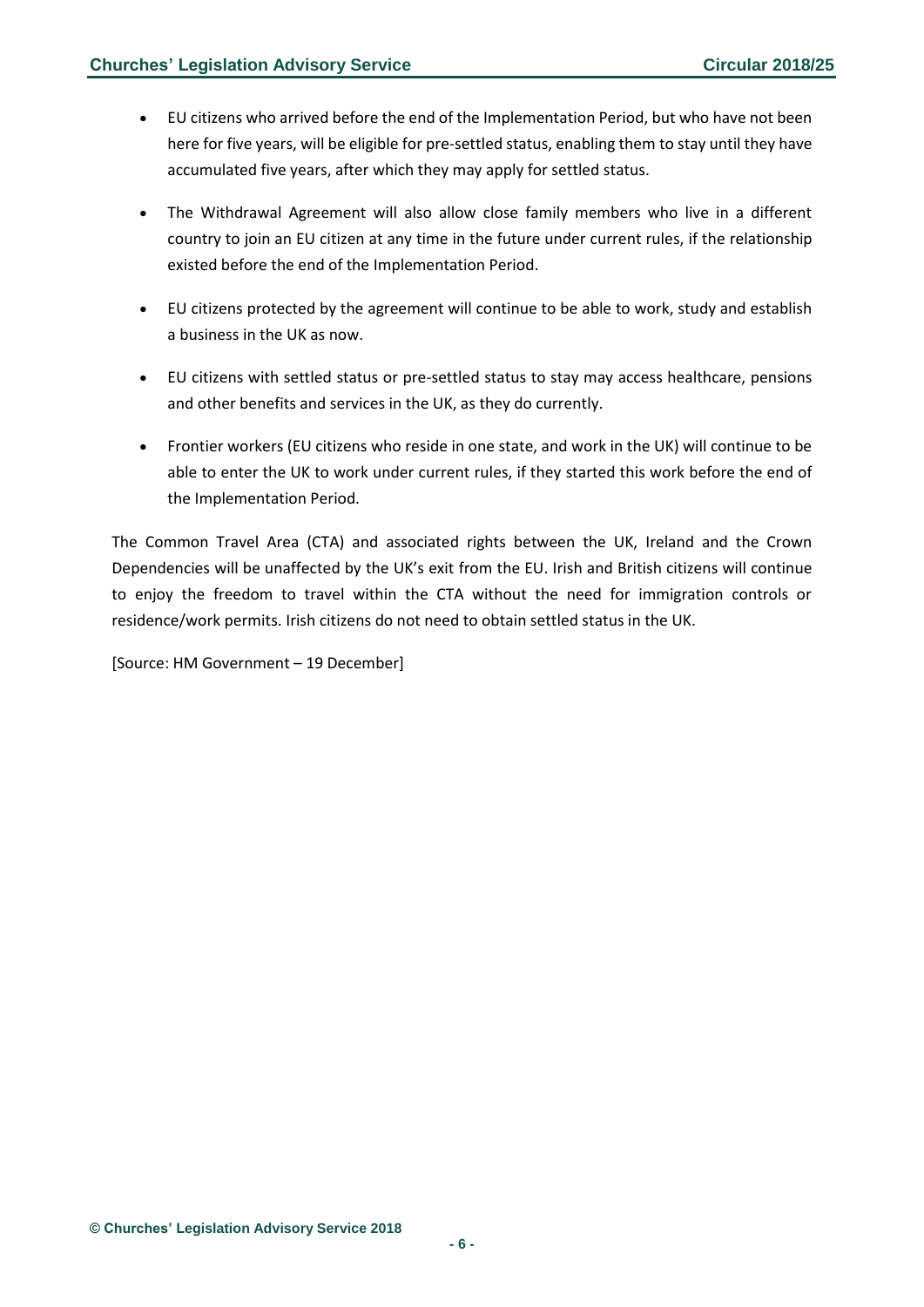### <span id="page-6-0"></span>**ODDS & ENDS**

#### <span id="page-6-1"></span>**Census questions for 2021**

**For information**

Members may be interested to know that the Government has [accepted](https://assets.publishing.service.gov.uk/government/uploads/system/uploads/attachment_data/file/765089/Census2021WhitePaper.pdf) a proposal from the Office for National Statistics that the 2021 Census should include a non-compulsory question on sexual orientation and gender identity. *Help Shape Our Future: The 2021 Census of Population and Housing in England and Wales* includes this:

In making recommendations for the content of the census the National Statistician and the Office for National Statistics (ONS) consulted widely with users and others who have an interest in particular aspects. One result among other things is a proposal to include new questions on sexual orientation and gender identity, only for those who are aged 16 and over, to help decision-makers monitor their service provision in line with the Equality Act 2010, although nobody will need to tell us their sexual orientation or gender identity if they don't want to. The UK Statistics Authority and the government will consider how to ensure this is the case.

[Source: HMG – December 2018]

### <span id="page-6-2"></span>**Data protection**

**For information**

"*He's makin' a list / He's checkin' it twice / He's gonna find out who's naughty or nice / Santa Claus is in contravention of Article 4 of the General Data Protection Regulation (EU) 2016/679."*

As the ICO points out, that one has been doing the rounds of social media for weeks (I plead guilty myself). However, in an attempt to dispel some of the more lurid myths that have sprung up aroung the data protection legislation, the ICO has published a [post](https://ico.org.uk/about-the-ico/news-and-events/news-and-blogs/2018/12/sleigh-ing-the-christmas-gdpr-myths/) tackling some of the misconceptions. In particular, that *Churches cannot ask for Christmas prayers for named parishioners who are ill or sick, because their health data is protected*.

To which the response is:

This is another case caused by confusion surrounding the need for consent. The new laws exist to give people more rights and freedoms, not to act as a barrier to small community groups. If this is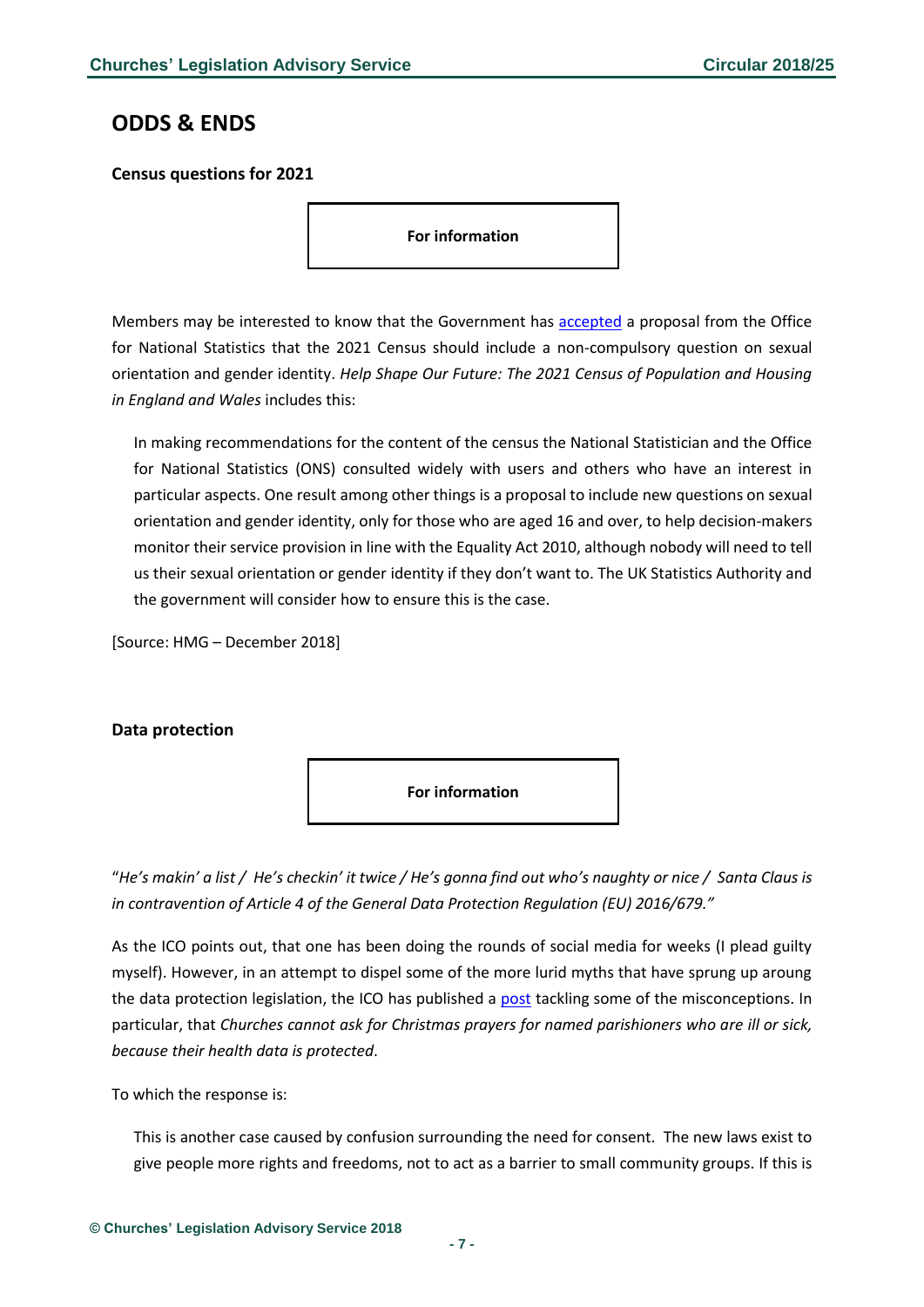something that the parishioner concerned might reasonably expect and welcome and the church can justify processing their health data, then it is unlikely to be breaching the law.

[Source: ICO – 6 December]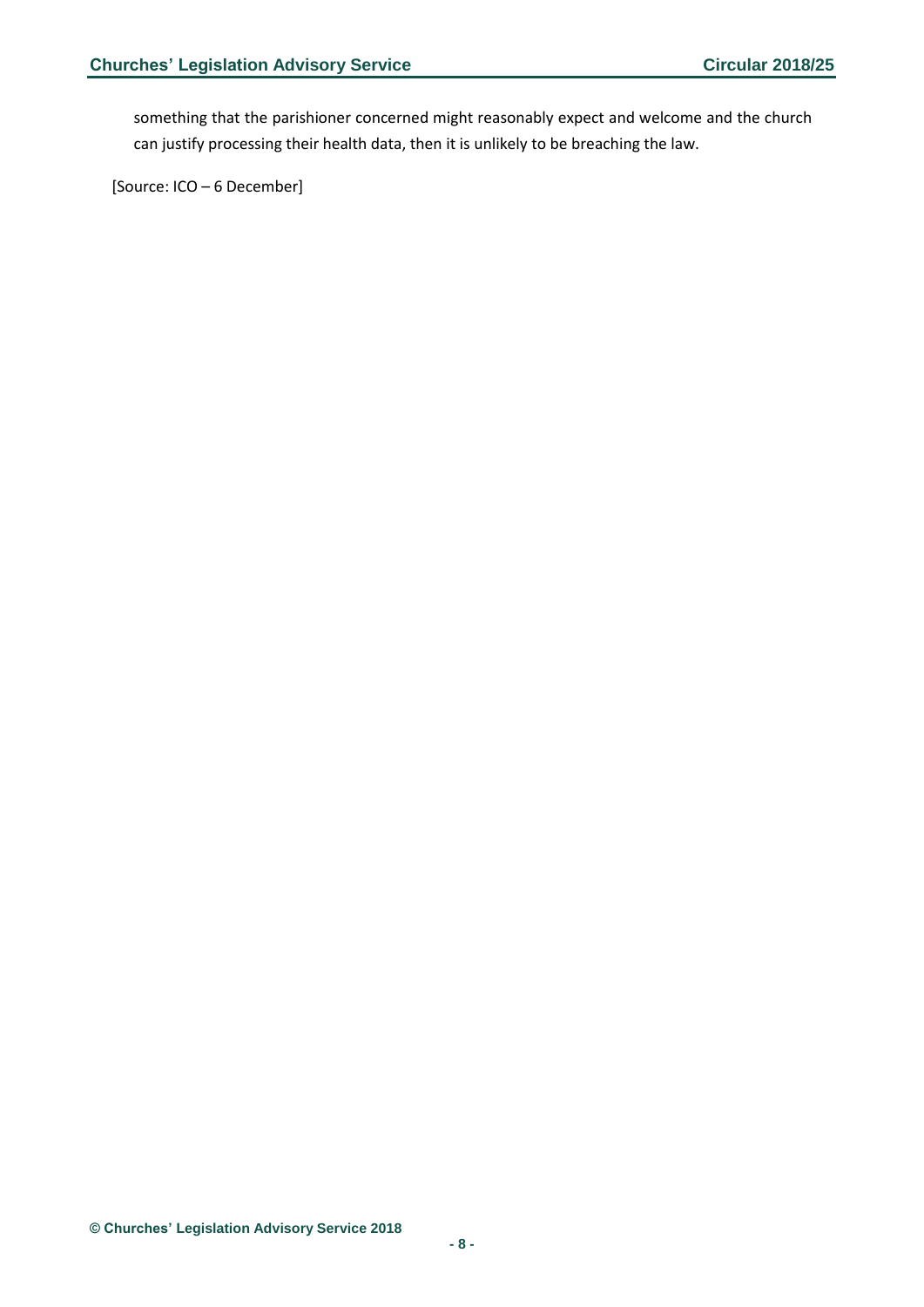### <span id="page-8-0"></span>**PROPERTY & PLANNING**

#### <span id="page-8-1"></span>**Law Commission: commonhold consultation**

**For information and possibly for action**

The Law Commission has published its Consultation Paper on commonhold reform: *[Reinvigorating](https://s3-eu-west-2.amazonaws.com/lawcom-prod-storage-11jsxou24uy7q/uploads/2018/12/181207-Commonhold-CP-WEB-VERSION.pdf)  [commonhold: the alternative to leasehold ownership](https://s3-eu-west-2.amazonaws.com/lawcom-prod-storage-11jsxou24uy7q/uploads/2018/12/181207-Commonhold-CP-WEB-VERSION.pdf)*. It previously published a Call for Evidence on commonhold on 22 February 2018. Documents can be accessed [here.](https://bit.ly/2LaL1AI) The project looks at aspects of the law of commonhold which may be preventing its uptake.

Responses to the Call for Evidence highlighted a number of issues within the current law of commonhold which may be making commonhold unattractive to homeowners and across the wider property sector. In particular, the Consultation Paper includes proposals which would:

- enable commonhold to be used for larger, mixed-use developments which accommodate not only residential properties but also shops, restaurants and leisure facilities;
- allow shared ownership leases and other forms of affordable housing to be included within commonhold;
- make it easier for existing leaseholders to convert to commonhold and gain greater control over their properties;
- improve mortgage lenders' confidence in commonhold to increase the choice of financing available for home buyers;
- provide homeowners with a greater say in how the costs of running their commonhold are met; and
- enable homeowners to end unattractive long-term contracts imposed by developers.

The Commission will be holding a number of consultation events across England and Wales at which officials will discuss some of the Commission's proposals and ask for views. The consultation closes on **10 March 2019**.

*It is not intended that CLAS should make a response*; however, CLAS members that hold property for investment purposes might wish to engage with the consultation.

[Source: Law Commission – 10 December]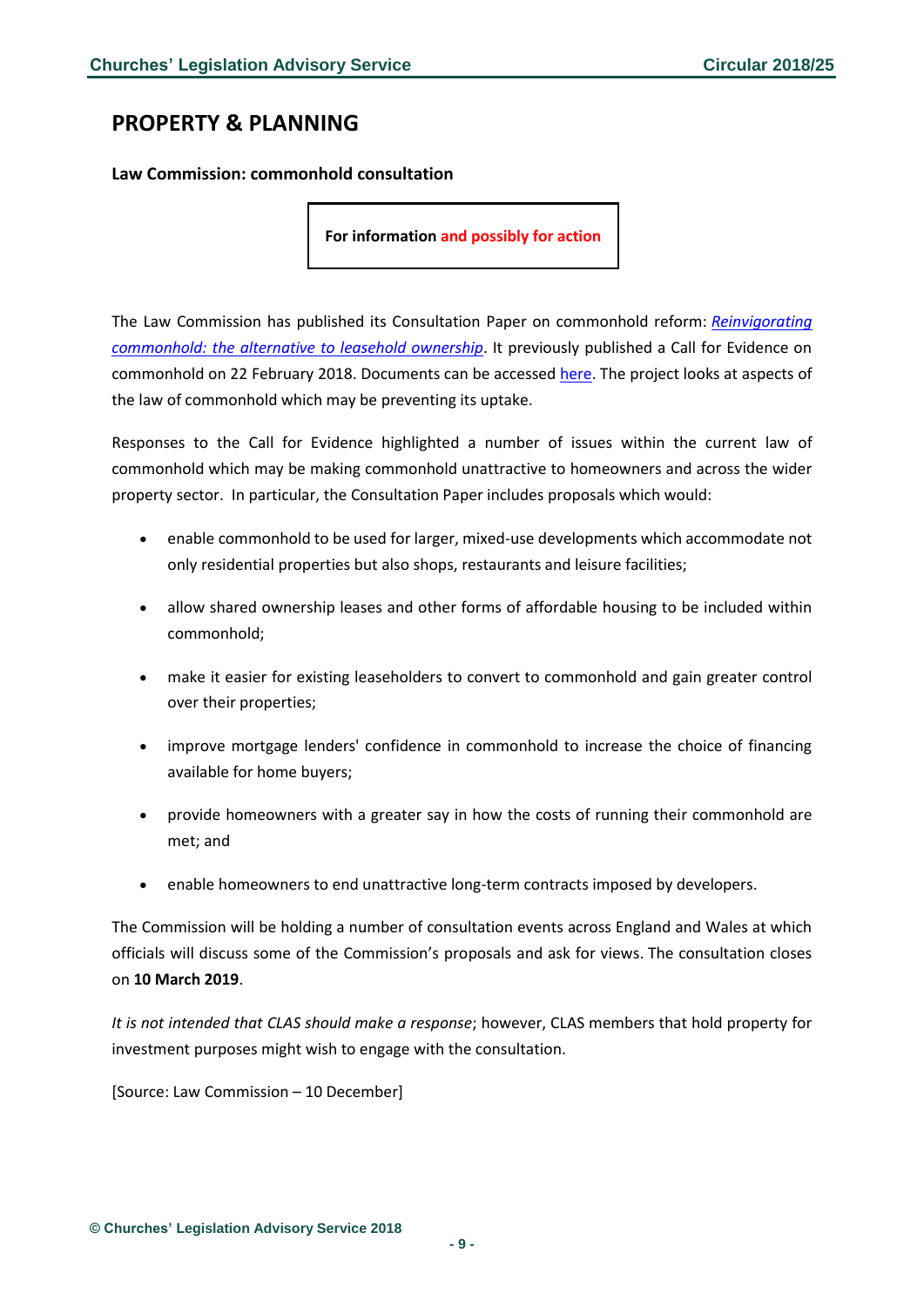### <span id="page-9-0"></span>**SCOTLAND**

### <span id="page-9-1"></span>**The Scottish Budget 2019-20**

**For information and possibly for action**

The Scottish Government has published the Scottish Budget [2019-20.](https://www.gov.scot/binaries/content/documents/govscot/publications/publication/2018/12/scottish-budget-2019-20/documents/scottish-budget-2019-20/scottish-budget-2019-20/govscot%3Adocument?inline=true) *Obviously, the Scottish* Churches will already be aware of this; but a brief note may be helpful to CLAS members based in *England & Wales that have congregations in Scotland.*

The statement noted that Scotland's resource block grant will be almost £2 billion lower in real terms in 2019-20 than it was in 2010-11: a fall of seven per cent. It also noted that the Scottish Fiscal Commission has revised upwards its forecasts of GDP growth in every year, now forecasting Scottish GDP to grow 1.4 per cent in 2018, which was faster than the growth expected in the UK as a whole. It then expects the Scottish economy to grow by 1.2 per cent in 2019, 1 per cent in 2020 and 2021, 1.1 per cent in 2022 and 1.2 per cent in 2023.

Following are some of the key points.

**Public services:** The Scottish Government will continue in 2019-20 to deliver a Public Sector Pay Policy that lifts the one per cent cap on public sector pay. The policy for 2019-20 will:

- provide a three per cent pay rise for all earning £36,500 or less higher than forecast inflation;
- cap the pay bill at two per cent for all those between £36,500 and £80,000; and
- continue to contain pay rises at the higher end, capping any increase for those earning over £80,000 to £1,600.

**Education:** Education will receive a real-terms increase. The Government will also:

- provide almost £500 million to expand early learning and childcare, supporting the recruitment and training of staff and investment in the building, refurbishment and extension of around 750 nurseries and family centres;
- invest over £180 million to raise attainment in schools and close the attainment gap including £120 million that will go directly to head teachers through the Pupil Equity Fund;
- invest over £600 million in Scotland's colleges and maintain investment at over £1 billion in Scotland's universities; and
- invest over £214 million in apprenticeships and skills to support their ongoing expansion.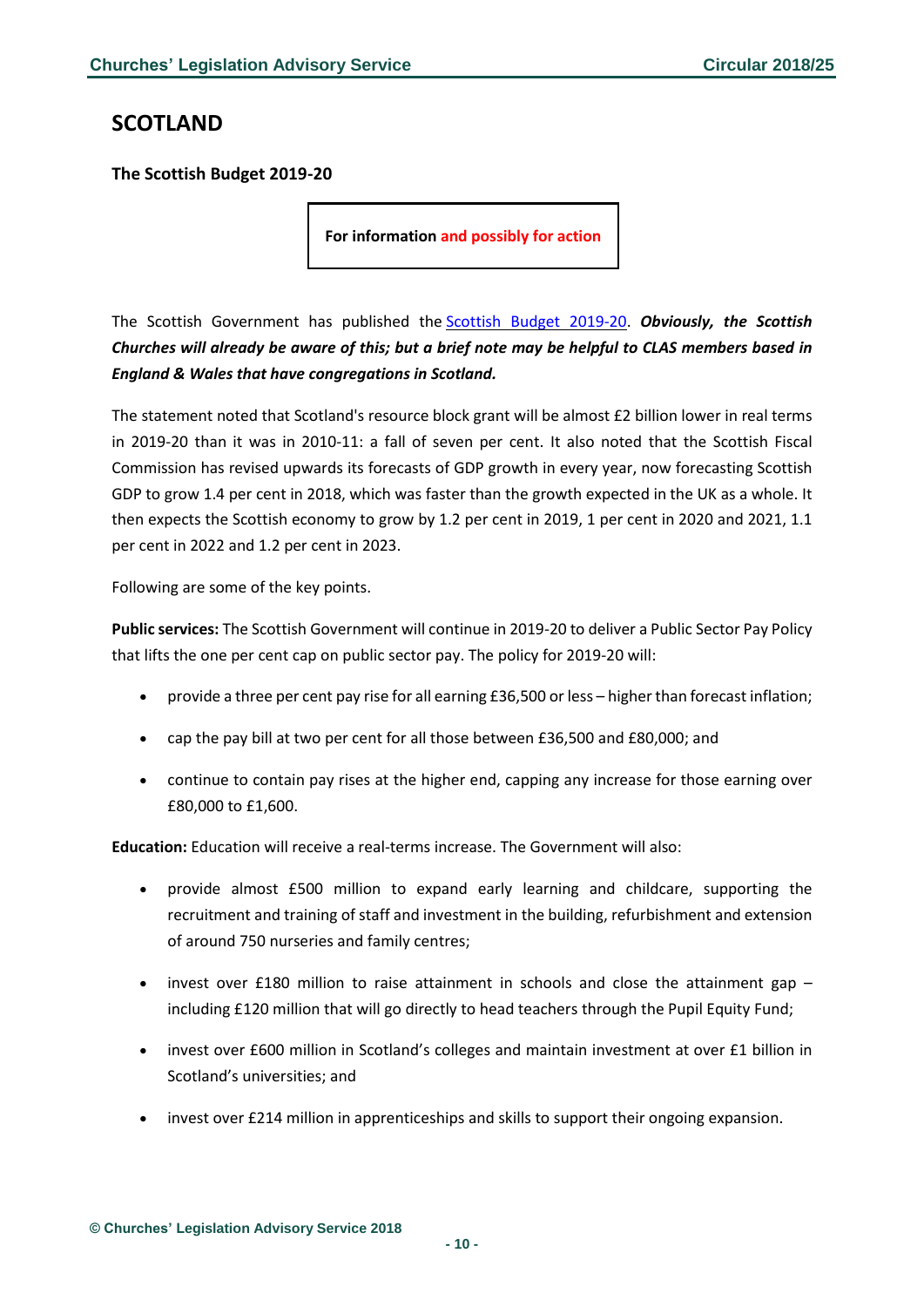**Social Security and Older People:** In 2019-20, total forecast expenditure on social security assistance will be £435 million, including:

- £37 million for Carer's Allowance supplement; and
- £12.4 million for the new Best Start Grants to assist low-income families with essential expenses on the birth of a child and at key transitions in early years.

It will also include:

- nearly £100 million to continue mitigation of the Bedroom Tax and UK Government welfare cuts; and
- an increase in the Fair Food Fund from £1.5 million in 2018-19, to £3.5 million in 2019-20, with £2 million specifically to tackle food insecurity during school holidays.

**Land and Buildings Transaction Tax:** For those purchasing additional properties, the Additional Dwelling Supplement will be increased from 3 per cent to 4 per cent; if approved, the rate change will come into force on **25 January 2019**.

**Businessrates:** The increase in the rates poundage in 2019-20 in Scotland at will be capped at a belowinflation level of 49 pence, limiting the increase to 2.1 per cent. The poundage will also be uprated in line with CPI for the remainder of the Parliament. The Government also proposing changes to nonresidential Land and Buildings Transactions Tax; under the proposals, two thirds of all non-residential transactions will pay less tax in future than at present.

**Income tax:** None of the rates of income tax will be increased; however, in 2019-20, the Starter and Basic Rate bands will be raised by inflation to protect lowest- and middle-income taxpayers. The Higher Rate Threshold will be frozen at the current rate. The table below sets out the Scottish Government's proposed rates and bands for 2019-20:

| <b>Scottish bands</b>     | <b>Band name</b> | Scottish rates (%) |
|---------------------------|------------------|--------------------|
| Over £12,500* - £14,549   | Starter          | 19                 |
| Over £14,549 – £24,944    | Basic            | 20                 |
| Over £24,944 – £43,430    | Intermediate     | 21                 |
| Over £43,430 - £150,000** | Higher           | 41                 |
| Above £150,000**          | Top              | 46                 |

HM Treasury has previously confirmed that although the income tax bands differ from the UK rates, *for practical reasons charities should continue to claim Gift Aid relief at the UK basic rate whether or not the donor was a Scottish taxpayer*. HM Treasury officials have also provided information for those donors that wish to claim higher rate relief. Read more [here.](https://www.charitytaxgroup.org.uk/news-post/2017/scottish-draft-budget-2018-19/)